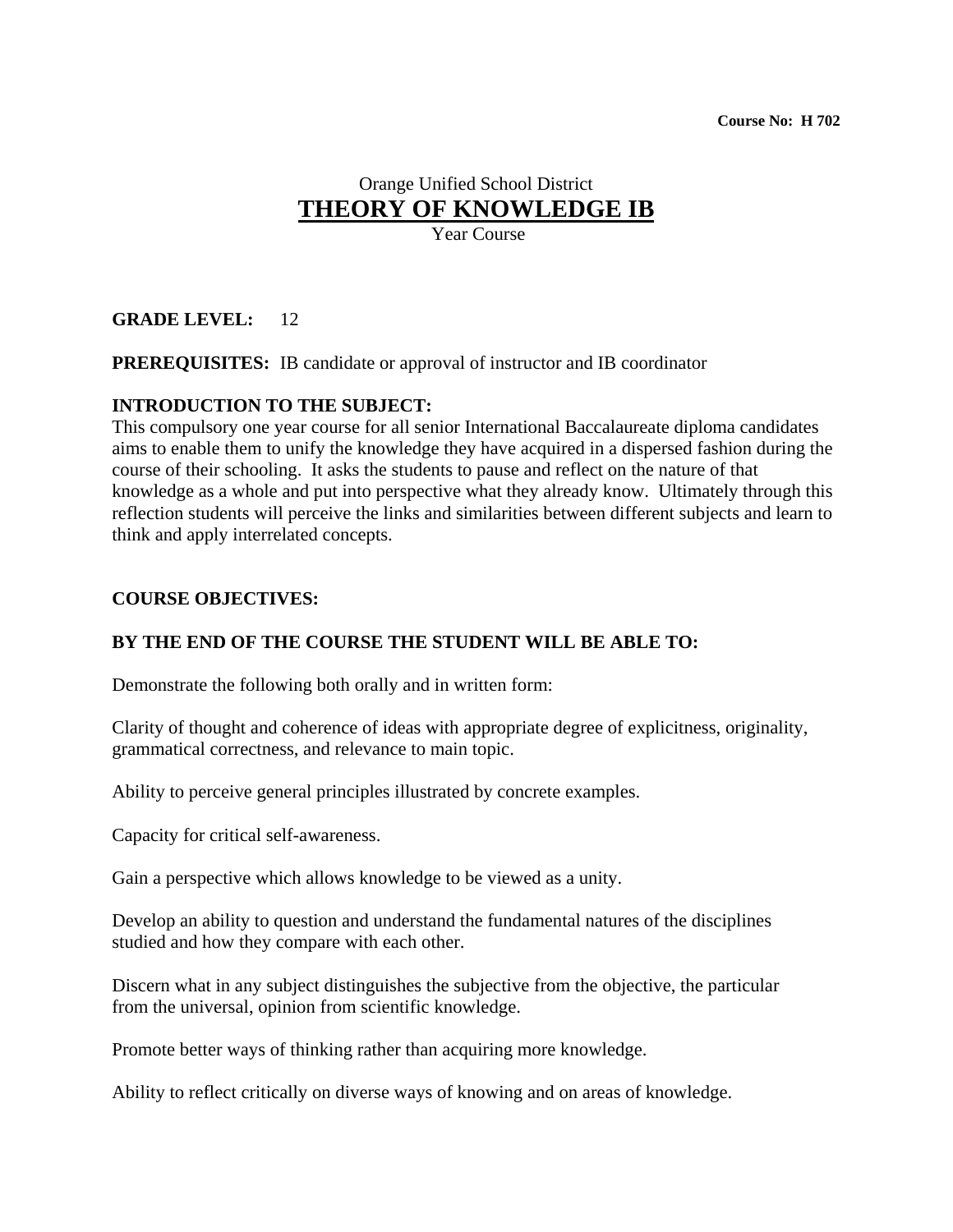Theory of Knowledge Page 2

Ability to consider the role and nature of knowledge in their own culture, in the cultures of others and in the wider world.

Ability to be aware of themselves as thinkers, encouraging them to become more acquainted with the complexity of knowledge.

Ability recognize the need to act responsibly in an increasingly interconnected but uncertain world.

### **COURSE OVERVIEW AND APPROXIMATE UNIT TIME ALLOTMENTS:**

#### **FIRST SEMESTER WEEKS**

I. Introduction 4-5

- A. Basis/sources of knowledge
- B. Knowledge by acquaintance and description
- C. Ways of acquiring propositional knowledge
- D. Opinion
- E. Truth

Reference Chapters: Thinking Though Philosophy: Chapter 2 Theory of Knowledge Cambridge

The Story of Philosophy: The Greeks and Their World DK Publishing

#### II. Language and Logic 4-5

A. Uses of language<br>B. Recognizing argu

B. Recognizing arguments<br>C. Informal fallacies

Informal fallacies

D. Syllogisms

Reference Chapters: Thinking Though Philosophy: Chapter 1 Metaphysics Chapter 2 Theory of Knowledge Cambridge

The Story of Philosophy: The Great Rationalists 20<sup>th</sup> Century Philosophy DK Publishing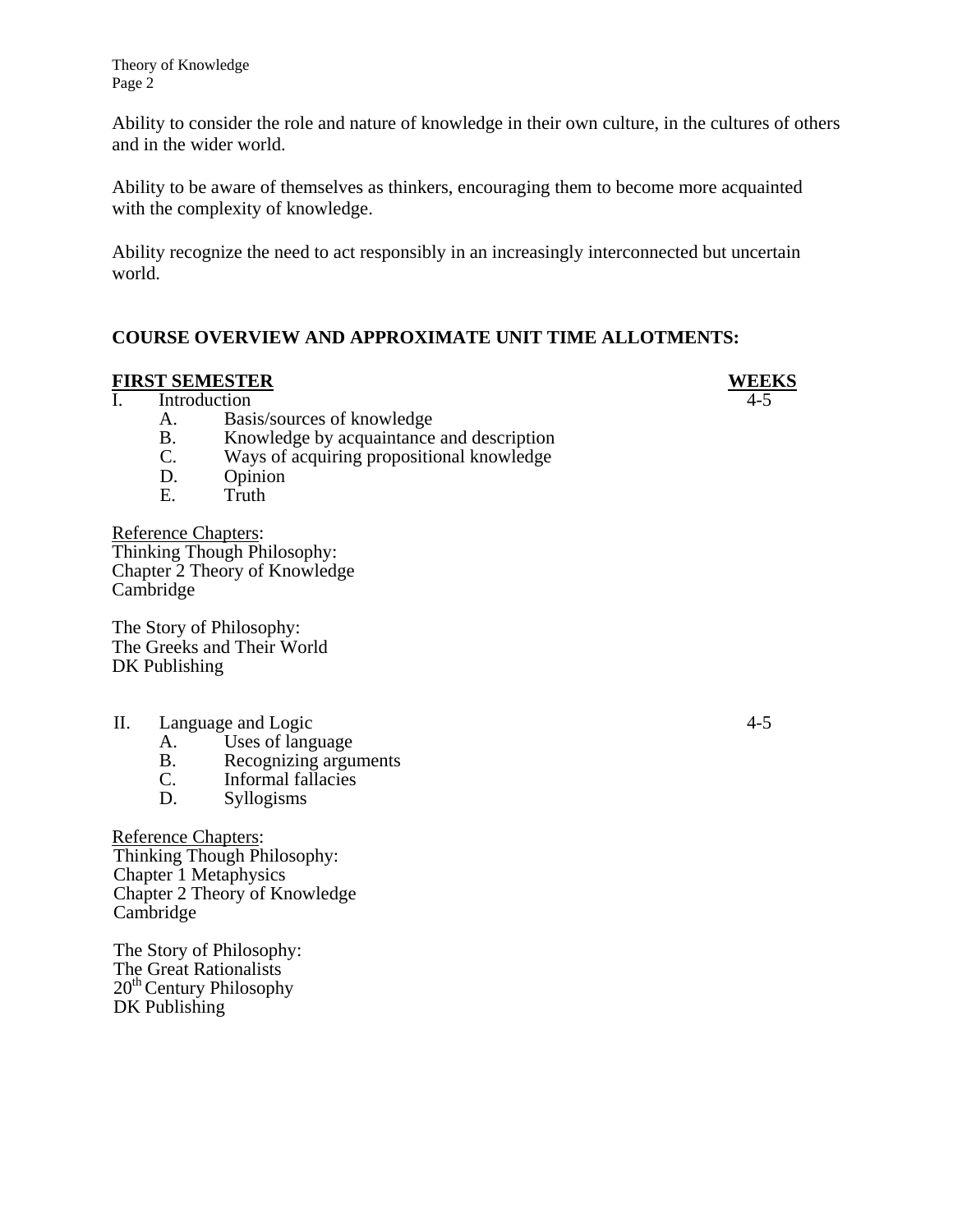Theory of Knowledge Page 3

#### **WEEKS** III. Scientific Activity 4-5

- A. Modes of thought
- B. Scientific method/hypothesis<br>C. Paradigms
- Paradigms

Reference Chapters: Thinking Though Philosophy: Chapter 4 Philosophy of Science Cambridge

The Story of Philosophy: The Beginnings of Modern Science DK Publishing

- IV. Mathematics and Reality 4-5
	- A. Modes of thought
	- B. Axioms, symbols
	- C. Rules of inference

Reference Chapters: Thinking Though Philosophy: Chapter 1 Metaphysics Cambridge

- V. Human Science 4-5
	- A. Differences between physical and social sciences
	- B. Example of social science psychology

Reference Chapters:

Thinking Though Philosophy: Chapter 3 Philosophy of the Mind Cambridge

#### **SECOND SEMESTER**

I. Historical Knowledge 3-4 A. Sources, truth, methods, uses

Reference Chapters: Thinking Though Philosophy: Chapter 6 Political Philosophy Cambridge

The Story of Philosophy: A Golden Century of German Philosophy Democracy and Philosophy Revolutionary French Thinkers DK Publishing